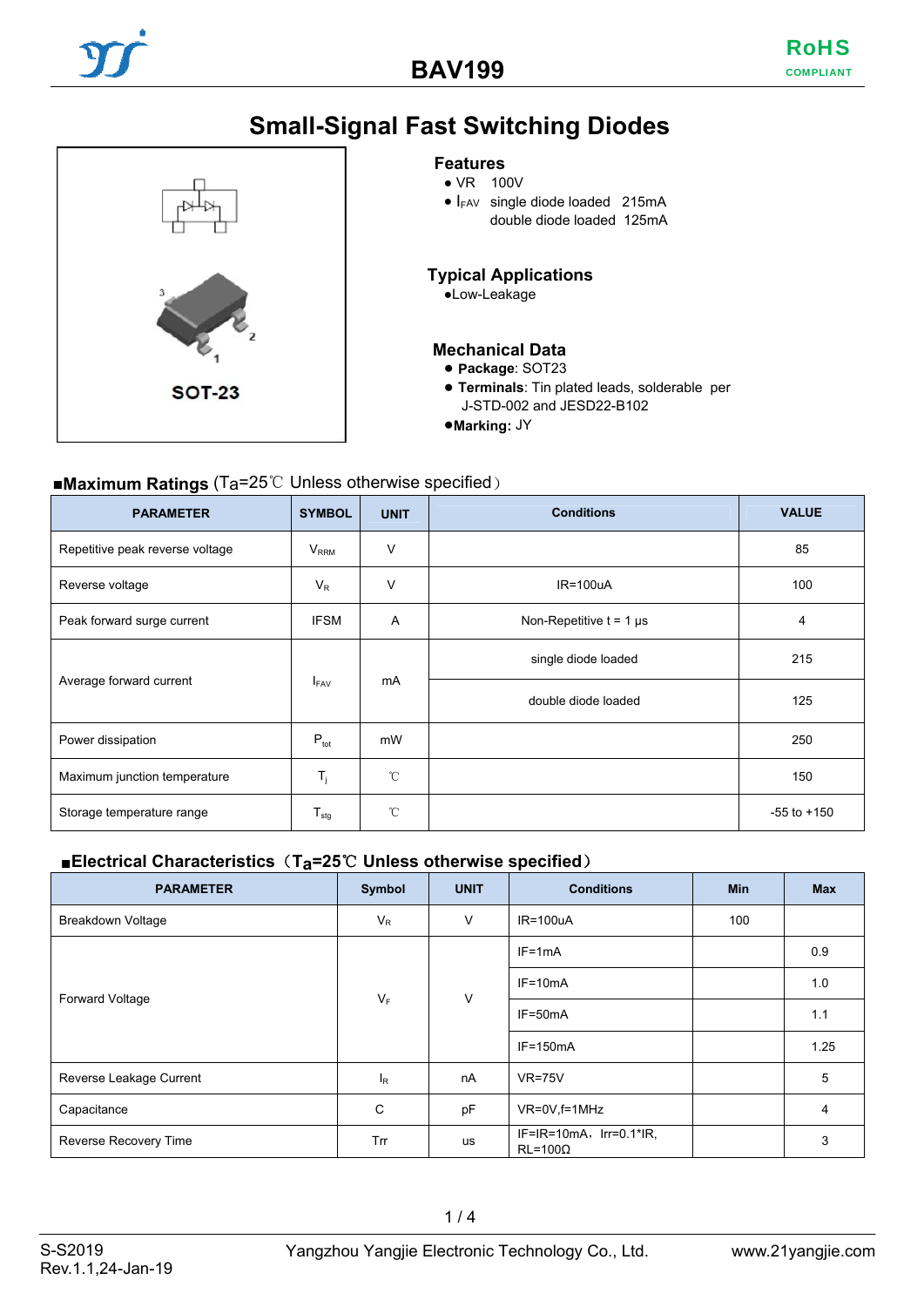

### ■**Ordering Information (Example)**

| <b>PREFERED P/N</b> | <b>PACKING</b><br><b>CODE</b> | UNIT WEIGHT(g)        | <b>MINIMUM</b><br><b>PACKAGE(pcs)</b> | <b>INNER BOX</b><br><b>QUANTITY(pcs)</b> | <b>OUTER CARTON</b><br><b>QUANTITY(pcs)</b> | <b>DELIVERY</b><br><b>MODE</b> |
|---------------------|-------------------------------|-----------------------|---------------------------------------|------------------------------------------|---------------------------------------------|--------------------------------|
| <b>BAV199</b>       | F2                            | I Approximate 0.008 I | 3000                                  | 30000                                    | 120000                                      | $7"$ reel                      |

### ■ **Characteristics (Typical)**







2 / 4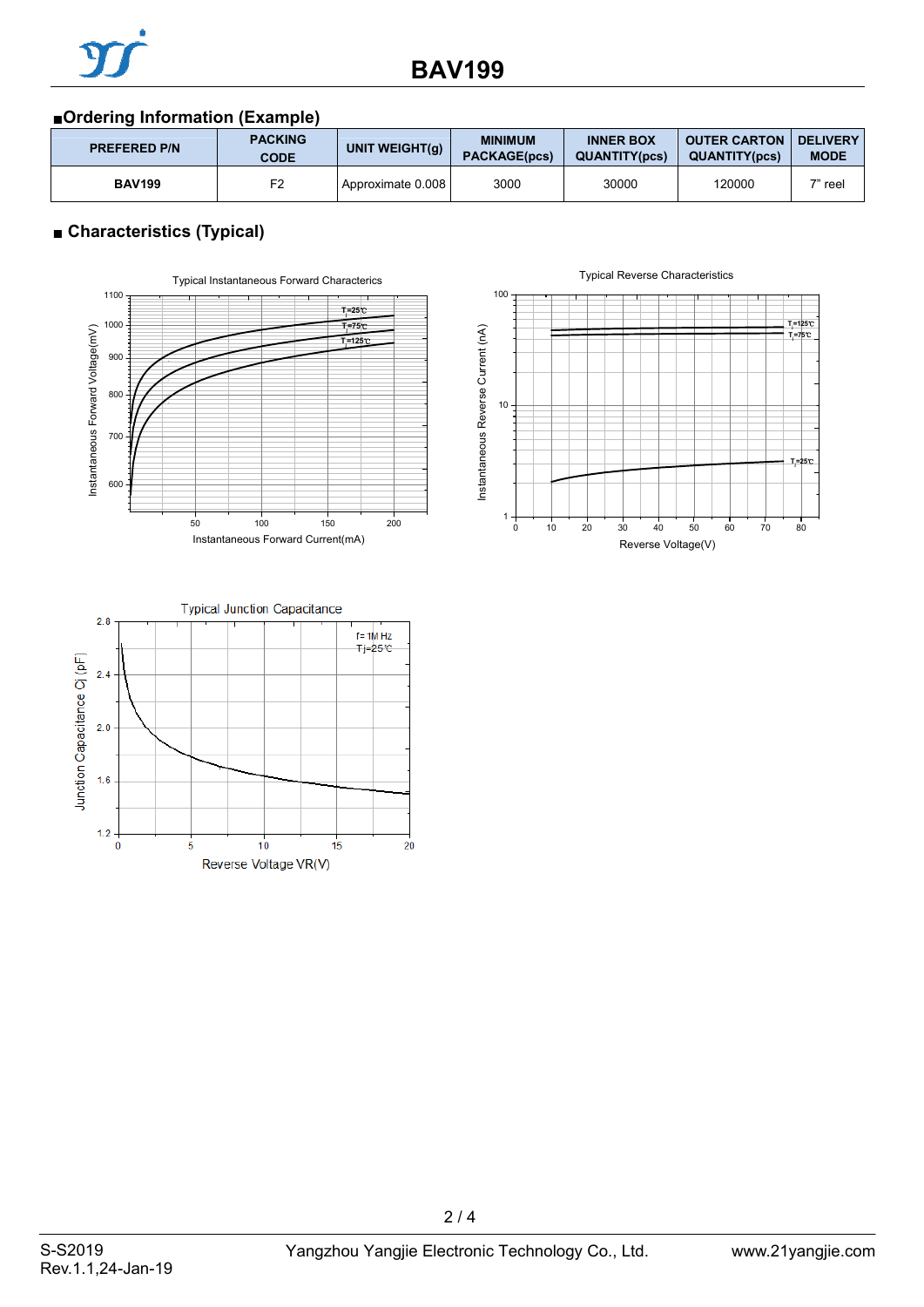## ■**SOT-23 Package Outline Dimensions**







| Symbo1         | Dimensions In Millimeters |             | Dimensions In Inches |       |  |
|----------------|---------------------------|-------------|----------------------|-------|--|
|                | Min                       | Max         | Min                  | Max   |  |
| Α              | 0.900                     | 1.150       | 0.035                | 0.045 |  |
| A1             | 0,000                     | 0.100       | 0,000                | 0.004 |  |
| A <sub>2</sub> | 0.900                     | 1.050       | 0.035                | 0.041 |  |
| ъ              | 0.300                     | 0.500       | 0.012                | 0.020 |  |
| ċ              | 0.100                     | 0.200       | 0.004                | 0.008 |  |
| D              | 2.800                     | 3.000       | 0.110                | 0.118 |  |
| E              | 1.200                     | 1,400       | 0.047                | 0.055 |  |
| E1             | 2.250                     | 2.550       | 0.089                | 0.100 |  |
| ė              | 0.950TYP                  |             | 0.037TYP             |       |  |
| e1             | 1.800                     | 2.000       | 0.071                | 0.079 |  |
| L              | 0.550REF                  |             | 0.022REF             |       |  |
| L1             | 0.300                     | 0.500       | 0.012                | 0.020 |  |
| ė              | $0^{\circ}$               | $8^{\circ}$ | 0 <sup>o</sup>       | $8^*$ |  |

## **■SOT-23Suggested Pad Layout**



3 / 4